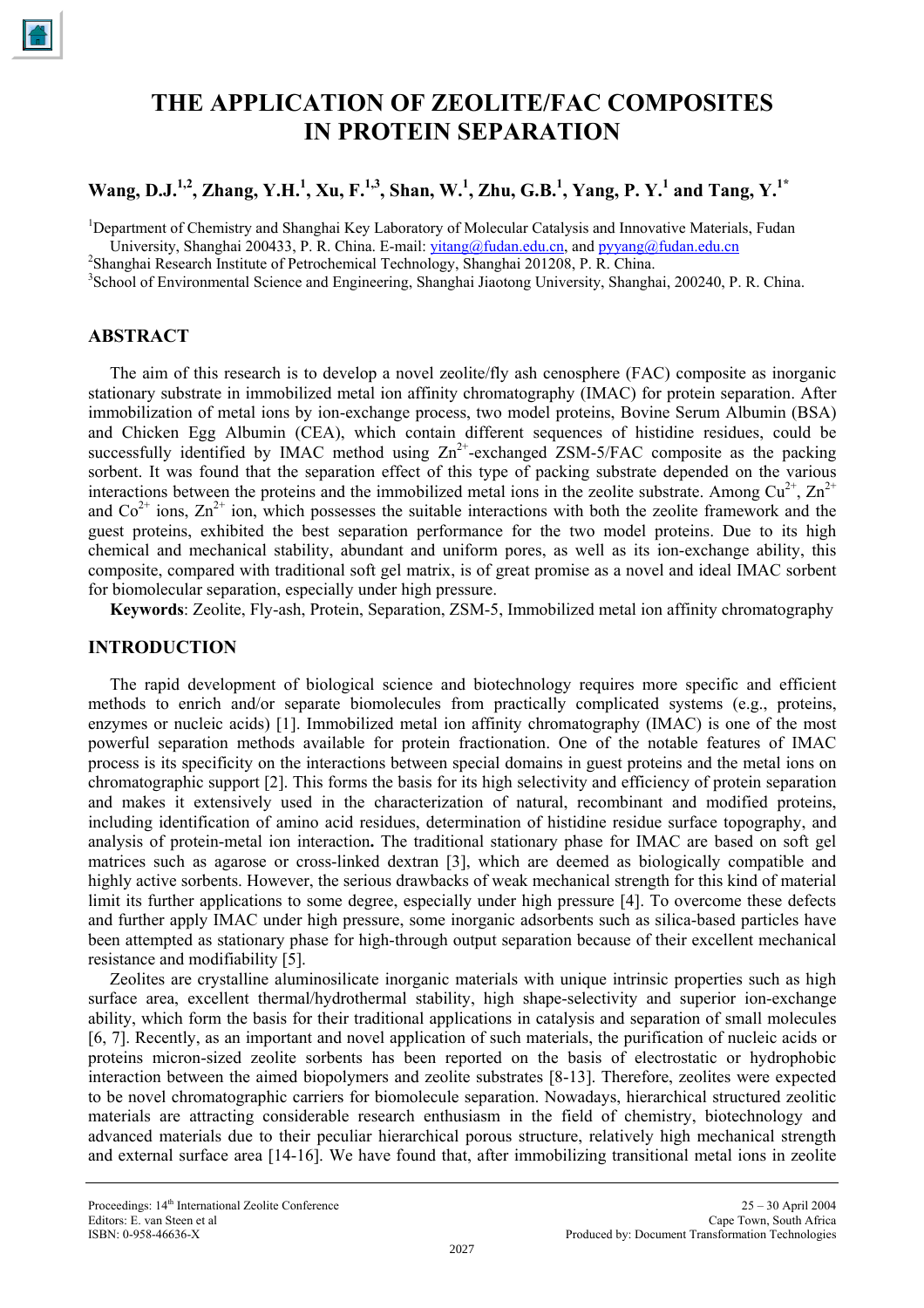crystals through ion exchange process, the transitional-metal-ion immobilized zeolites would selectively adsorb the histidine-rich domains in the targeted protein molecules, which makes this hierarchical material a promising packing sorbent in IMAC for protein separation [17].

Fly ash cenospheres (FACs) come from the environmental waste produced during the process of coal combustion in power plants, and possess unique spherical hollow structure [18]. Recently, we have successfully prepared a series of zeolite membranes on the surface of FACs by hydrothermally treating the nanozeolite pre-seeded FACs [18], which were expected to be used as novel catalysts, adsorbents and other advanced materials due to their spherical shape, relatively high mechanical strength and the surface zeolitic properties. It has also been noticed in our experiments that their relatively high mechanical strength and surface zeolitic characters, such as ion-exchange ability might make them good candidates for IMAC protein separation. Here, as an example, the zeolite ZSM-5 membrane coated FACs (ZSM-5/FAC) with different immobilized transitional metal ions were prepared and packed into the IMAC columns to separate two model proteins with different histidine-rich domains.

## **EXPERIMENTAL SECTION**

#### **Preparation of the ZSM-5/FAC**

The FAC used in this work was provided by Research Centre for the Application of Fly Ash in Henan Province of China. The sample was sieved by a 200-mesh sieve, treated by floatation in boiling water to remove the fragments, and dried at 100°C. To prepare the aimed ZSM-5/FAC composites, the FAC was first seeded with the nanosized silicalite-1 (70-80 nm, prepared as reference 19), which has the same topological structure of MFI framework with zeolite ZSM-5, through electrostatic adsorption with the aid of polyelectrolytes [20-22]. After rinsed in a dilute ammonia solution to remove excess zeolite seeds and dried at 100 °C, the seeded FAC products were then treated in a solution with a molar ratio of 28 Na<sub>2</sub>O: 1.5 Al<sub>2</sub>O<sub>3</sub>: 100 SiO<sub>2</sub>: 4000 H<sub>2</sub>O [23] at 180 °C for 10-24 h in a closed stainless steel autoclave with PTFE-line. At last, the products were washed with distilled water and dried. The final products were characterized by X-ray powder diffraction (XRD) and scanning electron microscopy (SEM).

#### **Immobilization of transitional metal ions**

The  $\text{Zn}^{2+}$ ,  $\text{Cu}^{2+}$  and  $\text{Co}^{2+}$  were immobilized into ZSM-5/FAC composites (denoted as Zn-ZSM-5/FAC,  $Cu-ZSM-5/FAC$  and  $Co-ZSM-5/FAC$ , respectively) by routine ion exchange process in a 0.3 mol  $L^{-1}$ aqueous solution of corresponding metal nitrate at room temperature, respectively, followed by washing the products with water [24]. By this method, the transitional metal ions were immobilized at the cationic sites near  $(AIO<sub>4</sub>)$  in the zeolite coating to form the metal ion immobilized ZSM-5/FAC sorbents.

#### **Protein separation process**

Separation of proteins was carried out on a self-made IMAC column with an inner diameter of 8 mm and a length of 5 cm using the Zn-ZSM-5/FAC, Cu-ZSM-5/FAC and Co-ZSM-5/FAC as the packing sorbents, respectively (Figure 1). Bovine Serum Albumin (BSA) and Chicken Egg Albumin (CEA) with different histidine-rich domains were used as the model proteins. About 0.5 g of metal ion modified ZSM-5/FACs were slurry-packed into the column and equilibrated with Tris-HCl buffer solution at pH 7.0 (Tris is the abbreviation of hydroxymethyl-imino-methane). Then the mixture of BSA and CEA (1:1, in weight) was dissolved in Tris-HCl buffer solution at pH 7.0 and added onto the IMAC column for protein adsorption. Afterwards, the IMAC column was washed thoroughly by Tris-HCl buffer solution of pH 7.0 to remove the excess and unaffintively absorbed proteins. The protein molecules which affinitively adsorbed on the metal ions in packing sorbents were eluted at a gravitational flow velocity using imidazole solutions with the gradient-concentrations of 20, 40, 60, 80, 100, 200 and 1000 mmol  $L^{-1}$ . With the increasing imidazole concentrations, the proteins affinitively adsorbed would be desorbed and eluted out in sequence according to their adsorptive strength to the metal ions. The proteins collected in a series of fraction vials were finally analyzed by Ultraviolet (UV) spectrometry at the wavelength of 280 nm. The separation efficiency was evaluated from the number and the separation degree of the eluting peaks, and the amount of each kind of protein adsorbed on the column could be estimated by the area or height of the corresponding eluting peak. To further confirm the protein separation of this method, the composition of proteins in the eluted fraction vials at the peaks of elution curve was examined by sodium dodecylsulfate-polyacrylamide gel electrophoresis (SDS-PAGE) method.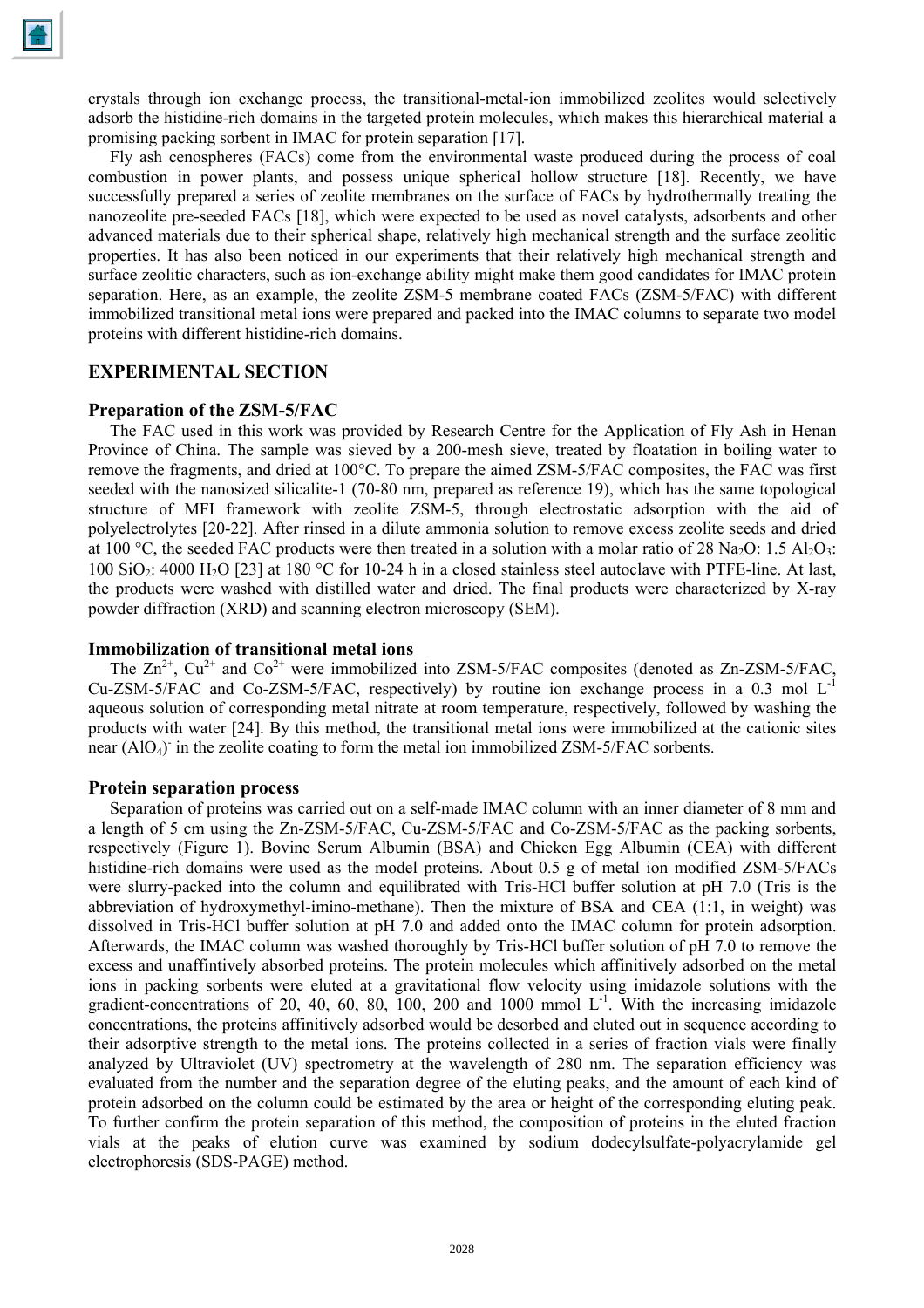



Figure 1. The scheme of self-made protein separation in imac mode.

# **RESULTS AND DISCUSSION**

## **Preparation and characterization of ZSM-5/FAC composites**

Because silicalite-1 possesses the same topological framework as zeolite ZSM-5, we used silicalite-1 nanocrystals as the seeds for the formation of ZSM-5 coating.



Figure 2. SEM images of the FACs used in this work. The inset shows the silicalite-1 seeded FAC.

Figure 2 shows the scanning electron microscopy (SEM) images of the original FACs and the inset of Figure 2B shows the surface of the silicalite-1 seeded FACs. As shown in the previous papers [20, 25], the silicalite-1 nanoparticles can be homogeneously adsorbed on the surface of FACs with the aid of polyelectrolytes, which makes it possible to form zeolite ZSM-5 membrane with seed-film method. After the hydrothermal treatment, almost all of the products (Figure 3A) well retained the initial spherical morphology of FAC (Figure 2A), and the zeolite seeds pre-deposited on the surface of FAC have intergrown into a dense membrane composed of cubic crystals with the sizes of 400-600 nm (Figure 3B). The X-ray powder diffraction (XRD) pattern of the product (Figure 4B) displays the clear characteristic diffraction peaks of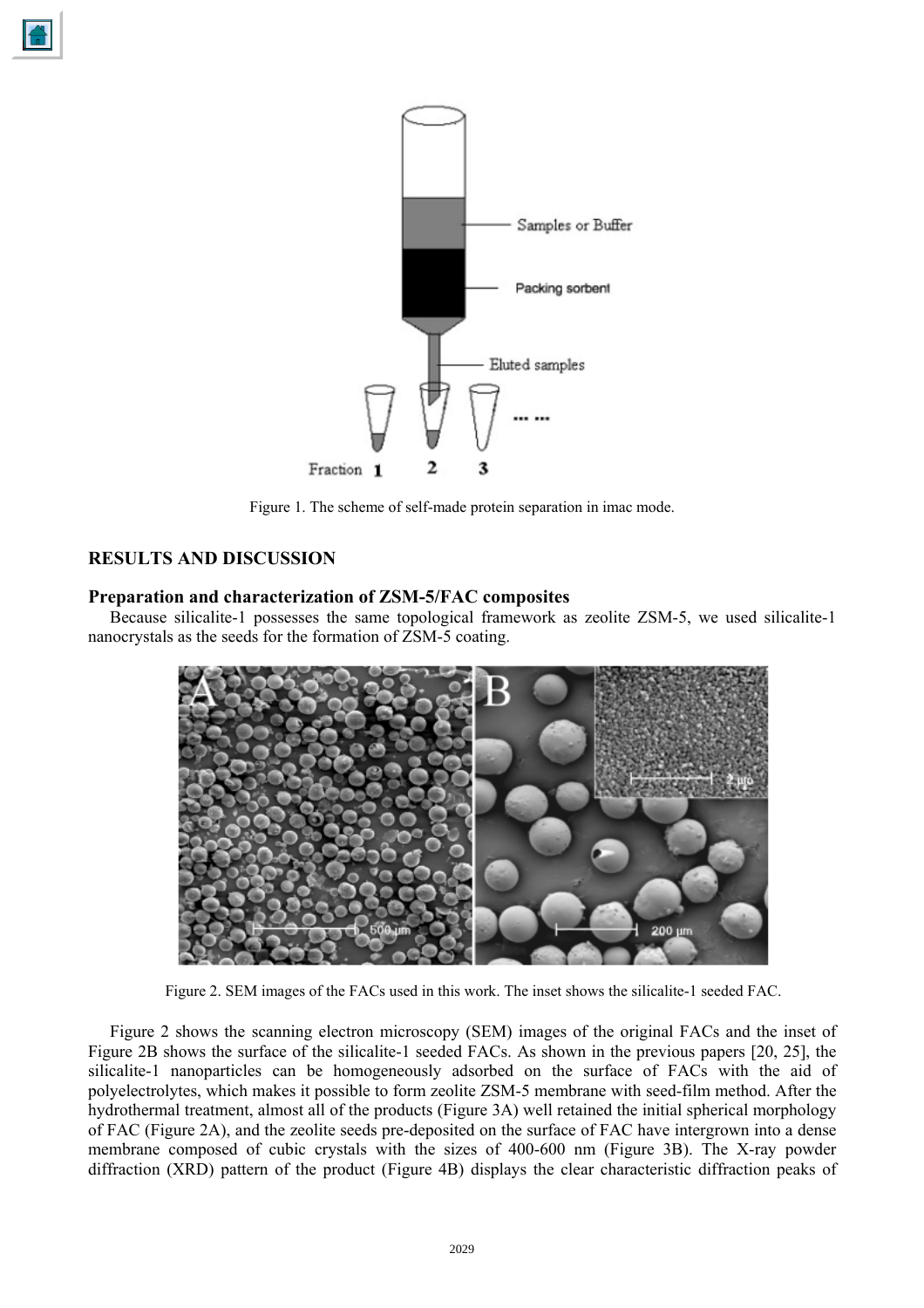zeolite with the MFI framework besides those originally existed peaks in the XRD pattern of FAC (Figure 4A), whereas the XPS analysis indicated that the aluminium in the synthesis system had incorporated into the surface zeolite coating, further proving the formation of the zeolite ZSM-5. The  $SiO_2/AI_2O_3$  calculated from the peak areas of  $Al_{2p}$  and  $Si_{2p}$  was about 30. The Brunauer-Emmet-Teller (BET) specific surface area of the ZSM-5/FAC composite product was also increased to 161 m<sup>2</sup> g<sup>-1</sup> (pore volume was 0.075 cm<sup>3</sup> g<sup>-1</sup>) from lower than 1.0  $m^2 g^{-1}$  of the original FACs because of the formation of the ZSM-5 coating on the outer shell of FACs.



Figure 3. SEM images of the ZSM-5/FAC (A) and the typical surface (B).



Figure 4. XRD patterns of original FAC (A) and ZSM-5/FAC (B).

Three transitional metal ions of  $Co^{2+}$ ,  $Zn^{2+}$  and  $Cu^{2+}$  were employed to study the ion immobilization ability of the ZSM-5 coating in the composite. After exchanging the transitional metal ions by immersing ZSM-5/FAC in the corresponding aqueous solution of metal nitrate and rinsing them with enough amount of water to remove all the excess ions, 0.5g of ion-exchanged ZSM-5/FAC was packed in a glass column with the inner diameter of 8 mm and then flushed with 15 mL of 0.05 mol  $L^{-1}$  EDTA solution to elute fully the immobilized metal ions. The amount of the ions extracted by EDTA was quantitatively measured via inductively coupled plasma atomic emission spectrometry (ICP-AES) analysis after making-up the eluted solution in metric flask. Table 1 lists the  $\text{Zn}^{2+}$ ,  $\text{Co}^{2+}$  and  $\text{Cu}^{2+}$  ion content eluted from the ZSM-5/FAC, respectively, which indicates that the ion immobilization ability of this novel material is equivalent to the traditional IMAC matrix reported previously [26].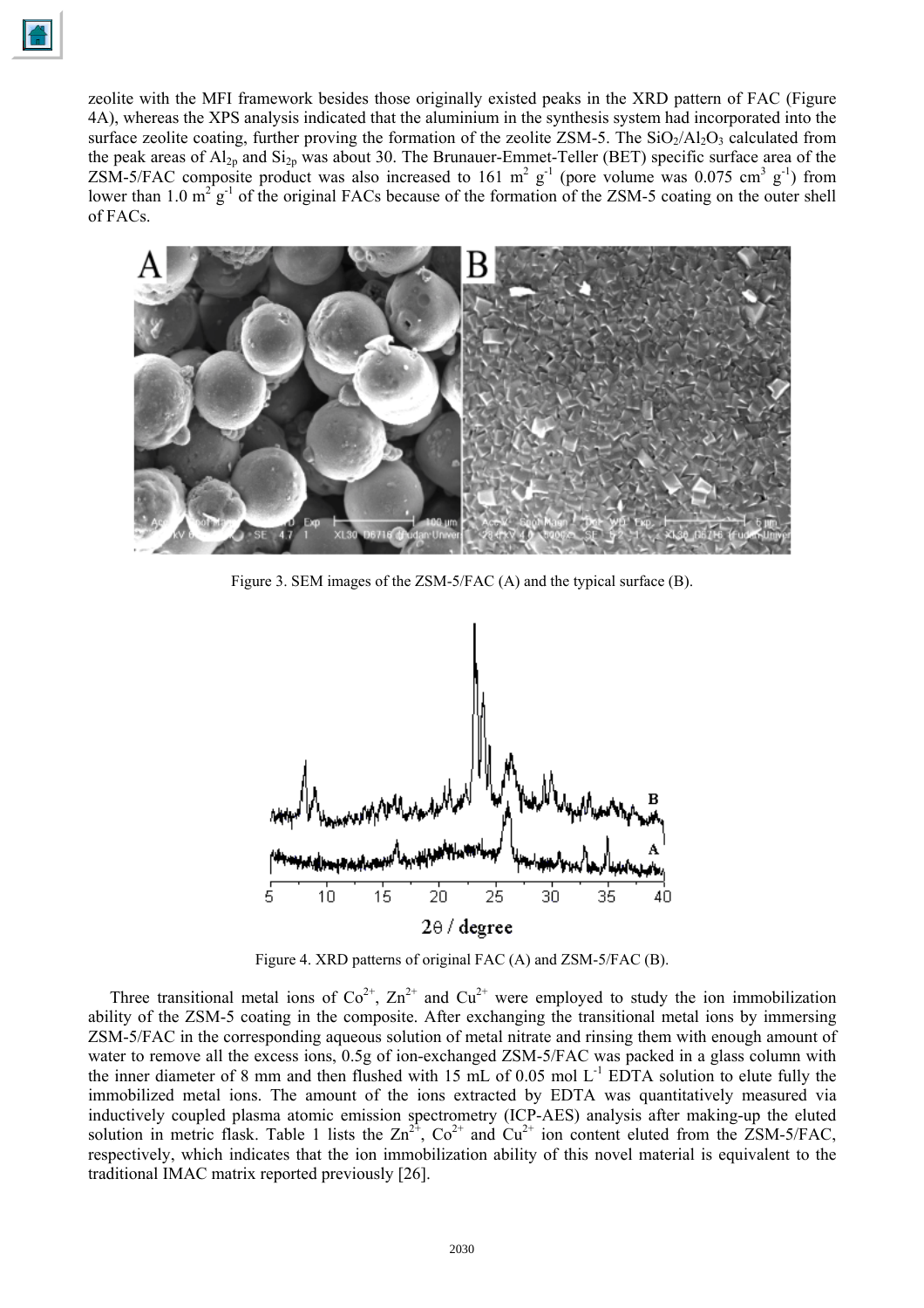Table 1. The metal ion content in ion-exchanged ZSM-5/FAC composite.

| Metal ions                                      | $Zn^{2+}$ |       |
|-------------------------------------------------|-----------|-------|
| Adsorption Capacity ( $\mu$ g g <sup>-1</sup> ) | 200.0     | 210.0 |

#### **Protein separation**

To explore the feasibility of metal-ion-modified ZSM-5/FACs for protein separation, the  $Cu^{2+}$ ,  $Co^{2+}$  and  $Zn^{2+}$  exchanged samples were used as the packing materials of IMAC to separate the two model proteins, BSA and CEA, respectively. The protein molecules were first fixed on the metal ions by passing a mixed protein solution through the column followed by eluting all unaffinitively adsorbed proteins by a large quantity of buffer solution. And then the proteins affinitivly adsorbed on the surface of metal ions were desorbed using a series of imidazole solutions with gradiently increasing concentrations. It is very interesting that the separation efficiencies of various metal ions modified zeolites are quite different.



Figure 5. The elution curve of BSA and CEA on Zn-ZSM-5/FAC (a) and the SDS of the elution fraction of peak 1 and 2.

When  $Zn^{2+}$  ions exchanged ZSM-5/FAC were used, the BSA and CEA proteins can be effectively separated. Its elution curve clearly displays the two protein eluting peaks (Figure 5a), and SDS-PAGE result (Figure 5b) indicated that the Peak 1 correspond to CEA, while Peak 2 to BSA. This outflow sequence could be explained by the different number of histidine residues on the surface of proteins, whose imidazolyl could chelate with metal ions immobilized in the zeolite on surface of FACs (Figure 6). There are more histidine residues on the BSA protein surface structures than CEA protein surface structures [2,27]. Therefore, BSA has stronger interaction with  $\text{Zn}^{2+}$  ions than CEA. Consequently, the affinitively adsorbed CEA could be eluted out by imidazole solutions with lower concentrations while BSA could only be eluted out by solutions with higher imidazole concentrations.

However, when Zn-ZSM-5/FAC was replaced with Co-ZSM-5/FAC as the packing materials, the proteins that had been pre-adsorbed by the  $Co^{2+}$  ions on the surface were eluted out almost at the same time, and only one wide peak appeared in its elution curve. The SDS-PAGE indicated that the collected samples at elution peak were the mixture of two proteins. On the other hand, when  $Cu^{2+}$  was exchanged into ZSM-5/FAC, it is unexpected that the proteins could not be adsorbed on the surface of the ZSM-5/FAC. The proteins were all flushed out even during the proteins adsorbing process and the  $Cu<sup>2+</sup>$  ions pre-immobilized on the column were also flushed off accompanied by the outflow of the proteins, turning the eluting solution to blue. These phenomena could be explained by the different chelation strength between protein and  $\text{Co}^{2+}$ ,  $Cu^{2+}$  and  $Zn^{2+}$  [28]. The  $Cu^{2+}$  ions have very strong chelating ability to histidine residues in protein, probably stronger than that to zeolite, so that when protein was added in the column, the  $Cu^{2+}$  ions were pulled out by the protein as the blue  $Cu^{2+}$ -protein complex even in the protein adsorption process. On the contrary, when Co-ZSM-5/FAC was used as packing sorbent, because of the relatively weak interaction of  $Co^{2+}$  ions with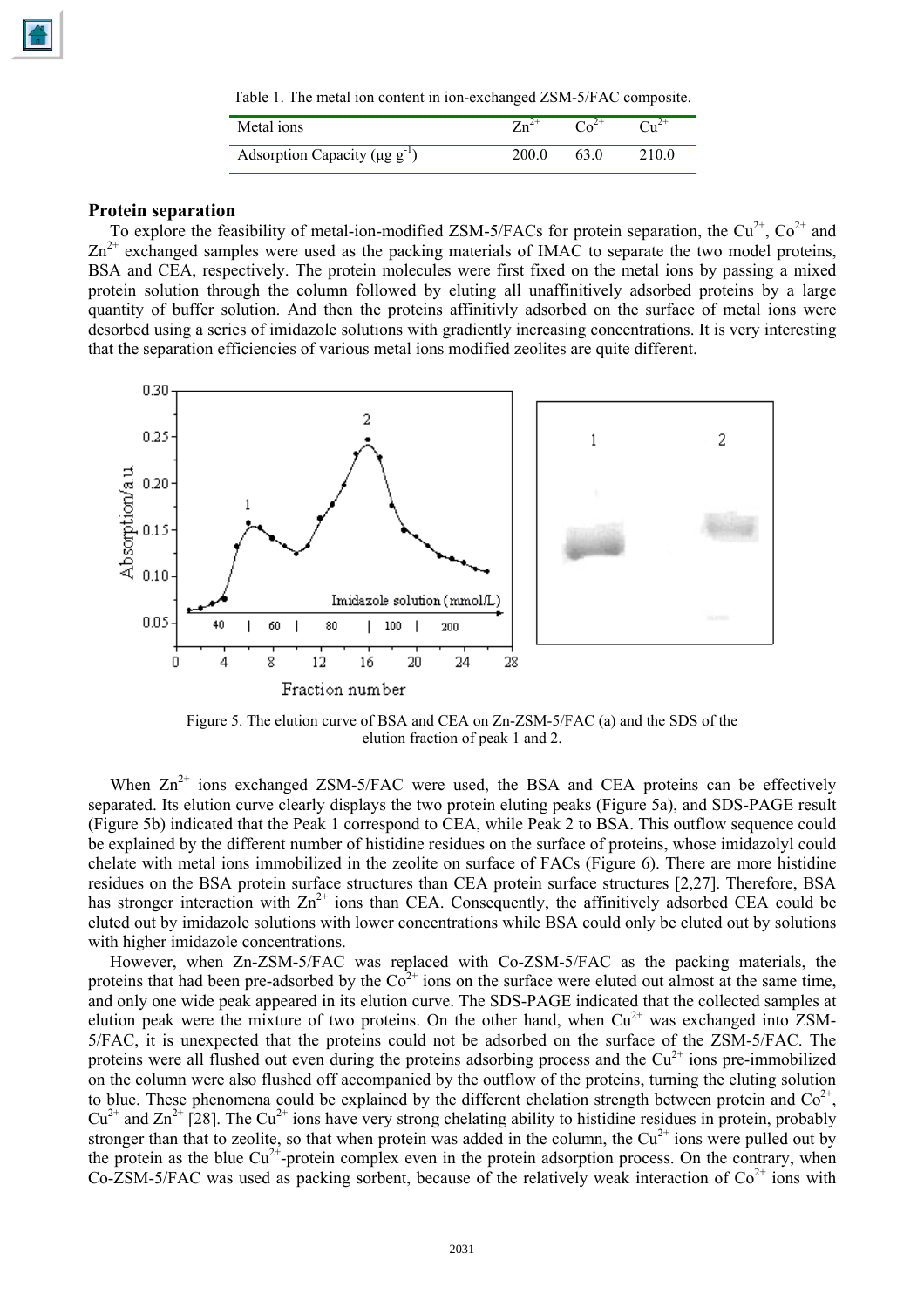protein molecules, they can stay stably on zeolite surface. However this weak interaction cannot identify the affinity differences of histidine residual structures between BSA and CEA, both of which desorbed and eluted out at the same imidazole concentration. Only the  $\text{Zn}^{2+}$  ions, which have the appropriate chelating ability to protein, can both stay on the surface of the substrate and recognize the difference of histidine residues structure between BSA and CEA, leading to a good separation effect as shown in Figure 5.

In addition to the metal ion immobilized sites on the large external surface of submicron-sized zeolite coating on zeolite/FAC samples, which is a crucial factor for the protein separation, the unique characters of this material also provide some other advantages for IMAC process. For examples, the abundant macropores in the array of FAC spheres fit for biomolecule to pass through, and the rigidity of such materials provide possibility to be used under high pressure, which is expected to be significant for rapid or high-through output biomolecule separation on a large scale [29].



Figure 6. Diagrams of the interaction between the protein and zeolite coating by the chelation of imidazolyl in histidine with metal ions immobilized in zeolite.

### **CONCLUSION**

A novel inorganic material of metal-ion-modified zeolite/FAC composite has been developed as stationary phase for IMAC protein separation. Two model proteins, BSA and CEA, could be successfully separated by IMAC method with  $\text{Zn}^{2+}$  ion exchanged ZSM-5/FAC composite as the packing sorbent. The outflow sequence of the proteins depends on the number of histidine residues on the surface of proteins, and the interaction of ions with guest proteins and zeolites determines the separation effect of this kind of material. Besides, in comparison with traditional soft gel matrix, such composite is expected to be an ideal IMAC sorbent for biomolecular separation because of their high chemical and mechanical stability, abundant and uniform pores, and their ion-exchange ability.

#### **ACKNOWLEDGEMENTS**

The financial supports from the NSFC (20233030, 20273016, 20303003), Shanghai Science Committee (0249nm028, 03DJ14004), National Basic Research Priorities Programme (2001CB510202) and National HighTec Research Developing Programme (2001AA233031) are gratefully acknowledged.